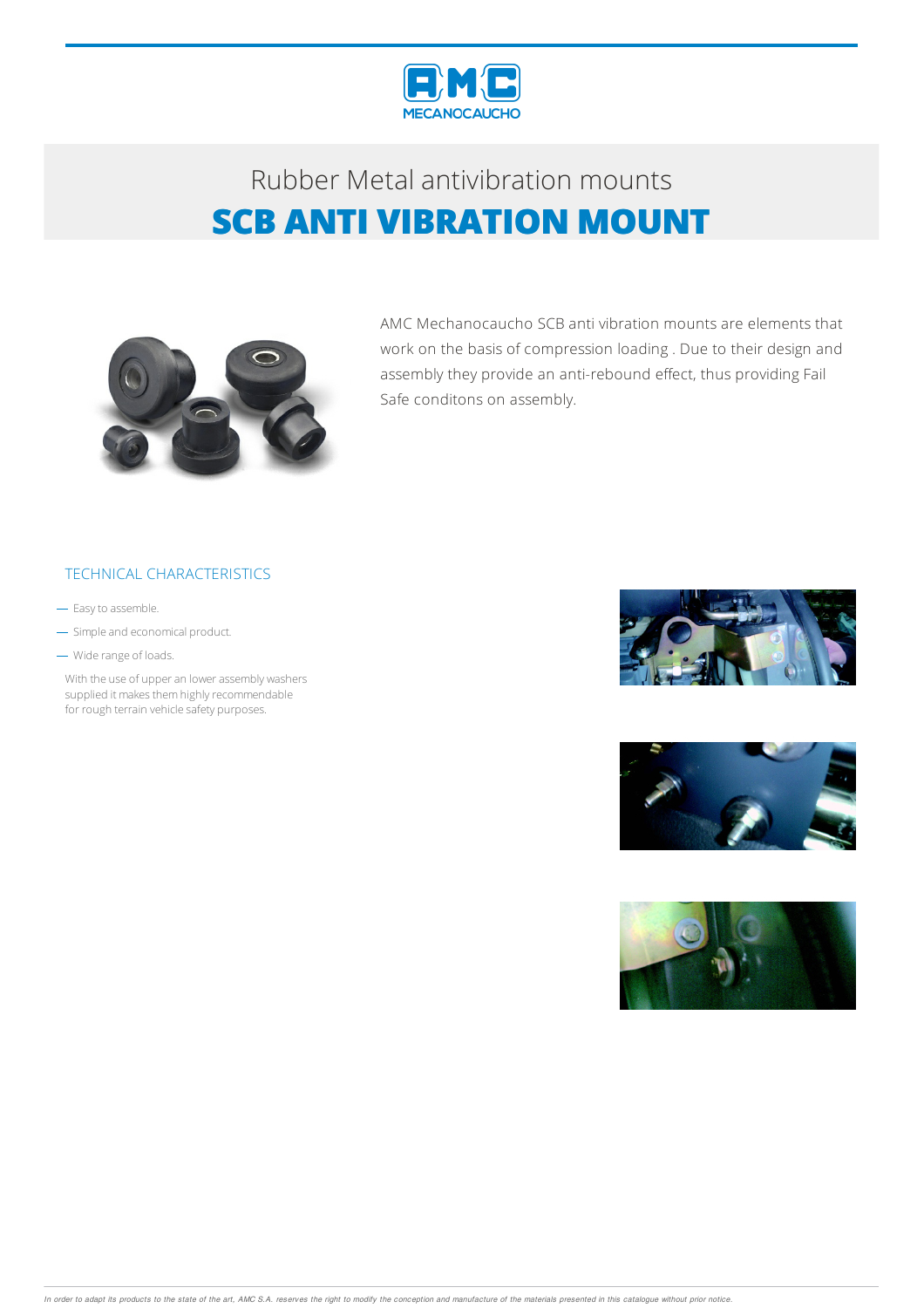

DRAWINGS







#### DIMENSIONS

| <b>Type</b>       | $\overline{A}$<br>(mm.) | B<br>(mm.) | C<br>(mm.) | D<br>(mm.) | п<br>(mm.)     | Q<br>(mm.) | $\mathbf{r}$<br>(Max. | (Min.) | <b>Weight</b><br>$(g\vec{r})$ | $\mathbb{R}$<br>(mm.) | Load<br>(kg.) | <b>Shore</b> | Code   |
|-------------------|-------------------------|------------|------------|------------|----------------|------------|-----------------------|--------|-------------------------------|-----------------------|---------------|--------------|--------|
| <b>SCB 20</b>     | 27                      | 15,5       | 10         | 20         | 6, 5           | 19,5       | 5                     | 4      | 20                            | и                     | 30            | 45 Sh        | 138013 |
|                   |                         |            |            |            |                |            |                       |        |                               |                       | 38            | 60 Sh        | 138019 |
| SCB 20i           | 27                      | 15,5       | 8          | 20         | 6, 5           | 19,5       | 5                     | 4      | 20                            | и                     | 38            | 60 Sh        | 138056 |
| <b>SCB 25</b>     | 27                      | 21         | 10         | 20         | 6, 5           | 19,5       | 11                    | 10     | 20                            | ۸                     | 50            | 60 Sh        | 138001 |
| SCB 35            | 27,5                    | 12,5       | 8          | 19,4       | $\overline{7}$ | 19         | 4                     | 3      | 30                            | 0,5                   | 25            | 45 Sh        | 138012 |
| SCB <sub>38</sub> | 34,5                    | 19         | 10,5       | 20,5       | 11,5           | 20,5       | 5                     | 3      | 30                            | 0,5                   | 50            | 60 Sh        | 138043 |
|                   |                         |            |            |            |                |            |                       |        |                               |                       | 80            | 75 Sh        | 138044 |
| SCB 40            | 35                      | 15,5       | 13         | 27         | $\overline{7}$ | 26,5       | 5                     | 4      | 50                            | и                     | 75            | 60 Sh        | 138022 |
| SCB 45            | 42                      | 25         | 13,5       | 31         | 10,5           | 30         | 11                    | 10     | 56                            | 1,5                   | 100           | 60 Sh        | 138002 |
| <b>SCB 50</b>     | 49                      | 35         | 13,5       | 34         | 13,5           | 33         | 17                    | 16     | 73                            | 1,5                   | 200           | 60 Sh        | 138003 |
| SCB <sub>60</sub> | 63                      | 31,2       | 16,2       | 41         | 16             | 40         | 10                    | 9      | 108                           | 3                     | 250           | 60 Sh        | 138004 |
| SCB <sub>65</sub> | 62                      | 44,5       | 16,5       | 40         | 17             | 39         | 20                    | 19     | 140                           | 3                     | 250           | 60 Sh        | 138005 |
| SCB 95            | 92                      | 51,5       | 20,5       | 56         | 26             | 54,5       | 20                    | 19     | 395                           | 3                     | 1000          | 65 Sh        | 138011 |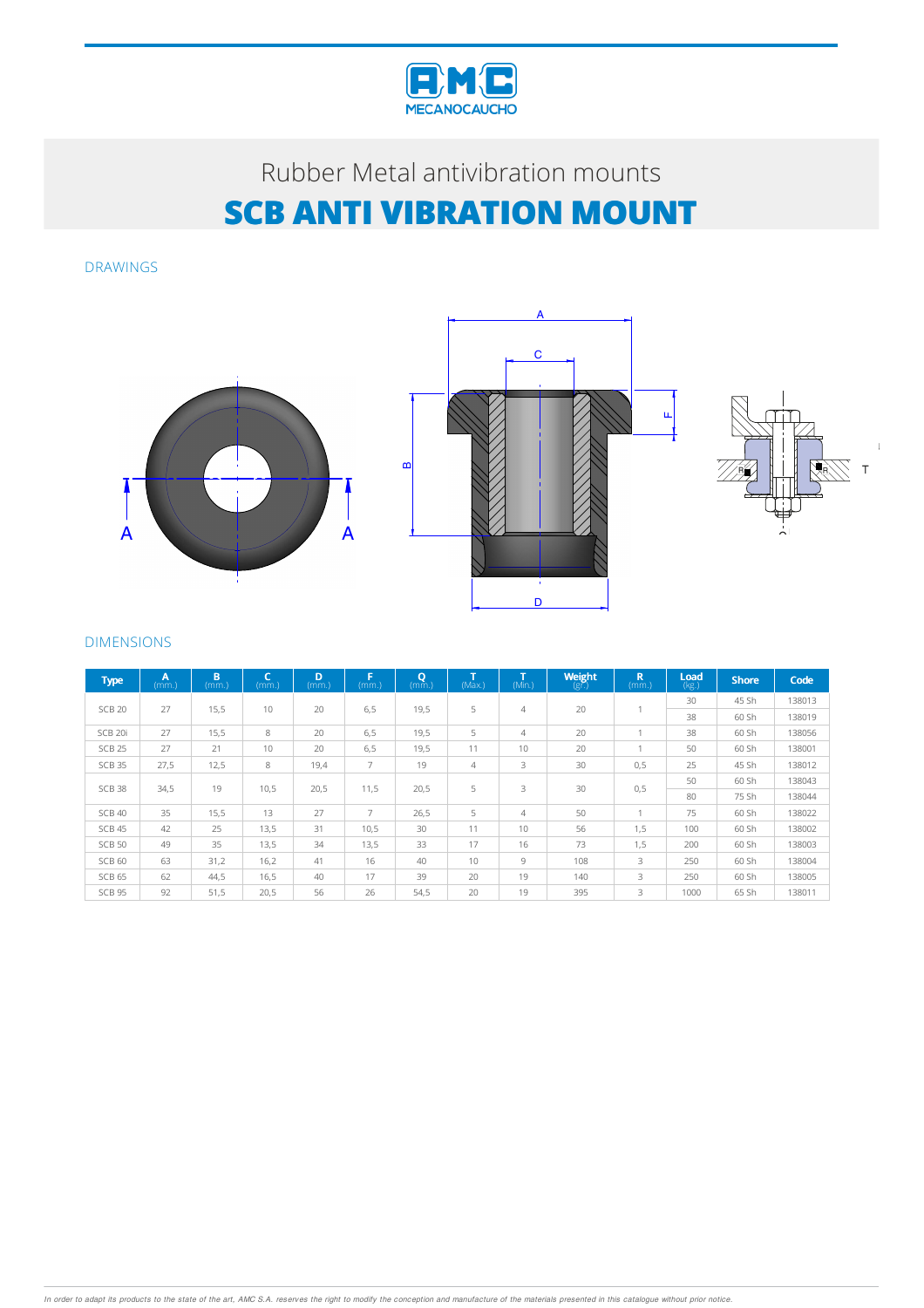

ELASTICAL PROPERTIES



In order to adapt its products to the state of the art, AMC S.A. reserves the right to modify the conception and manufacture of the materials presented in this catalogue without prior notice.